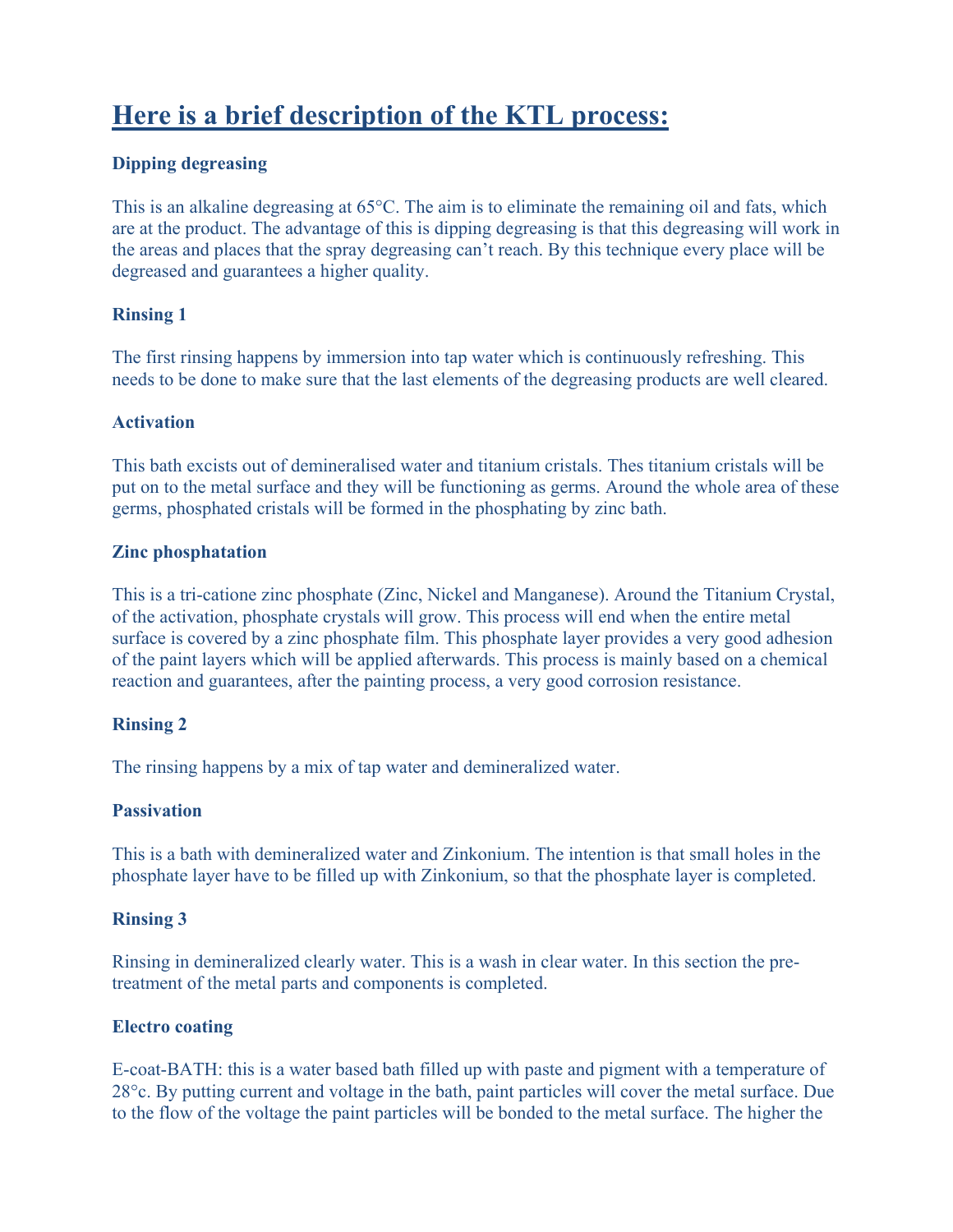voltage, the more paint particles will be bonded. And the higher the thickness of the e-coat paint will be.

# **Rinsing 4 & 5**

# **First Ultrafiltrate bath:**

This water based bath has almost the same composition as the E-coat bath. The only difference is that this bath contains no paint particles. This is obtained by ultrafiltration of the liquid of the Ecoat bath. The purpose is to remove paint particles from the surface. This bath is in cascade with the E-coat bath and the paint particles which have been removed go back to the E-coat bath of the previous step.

## **Second Ultrafiltrate bath:**

This is the same as in the first Ultrafiltrate bath. The intention is to flush off the few loose paint particles, which are carried away from the first Ultrafiltrate bath. This bath is in cascade with the first Ultrafiltrate bath and so the paint particles eventually come back in the E-coat bath.

# **Curing/Baking**

Curing of the paint in the oven: In this oven the products are brought to a temperature of  $\pm 180$ °C. The time the products spend in the oven, can be set. The paint will, by means of a polymerization reaction, harden. This gives the paint its final mechanical and chemical properties.

# **More on E-coating:**

**Thickness:** 20-35 microns (subject to end use).

**Uniformity:** Very uniform.

**Hardness:** Pencil Hardness 4H+.

**Wear resistance:** Paint-like, subject to product formulation.

**Gloss:** From clear/wet look to matt films (subject to volumes).

**Colours:** Semi-gloss black RAL 9005.

**Flexibility:** Similar to paint-type coatings.

**Toxicity:** E-coatings are not approved for food contact applications.

**Corrosion resistance:** Black primer grades have excellent corrosion resistance, with correctly pretreated products withstanding 1000 hours of salt spray testing.

**Chemical resistance:** Generally, the stock black e-coat products have very good chemical and solvent resistance.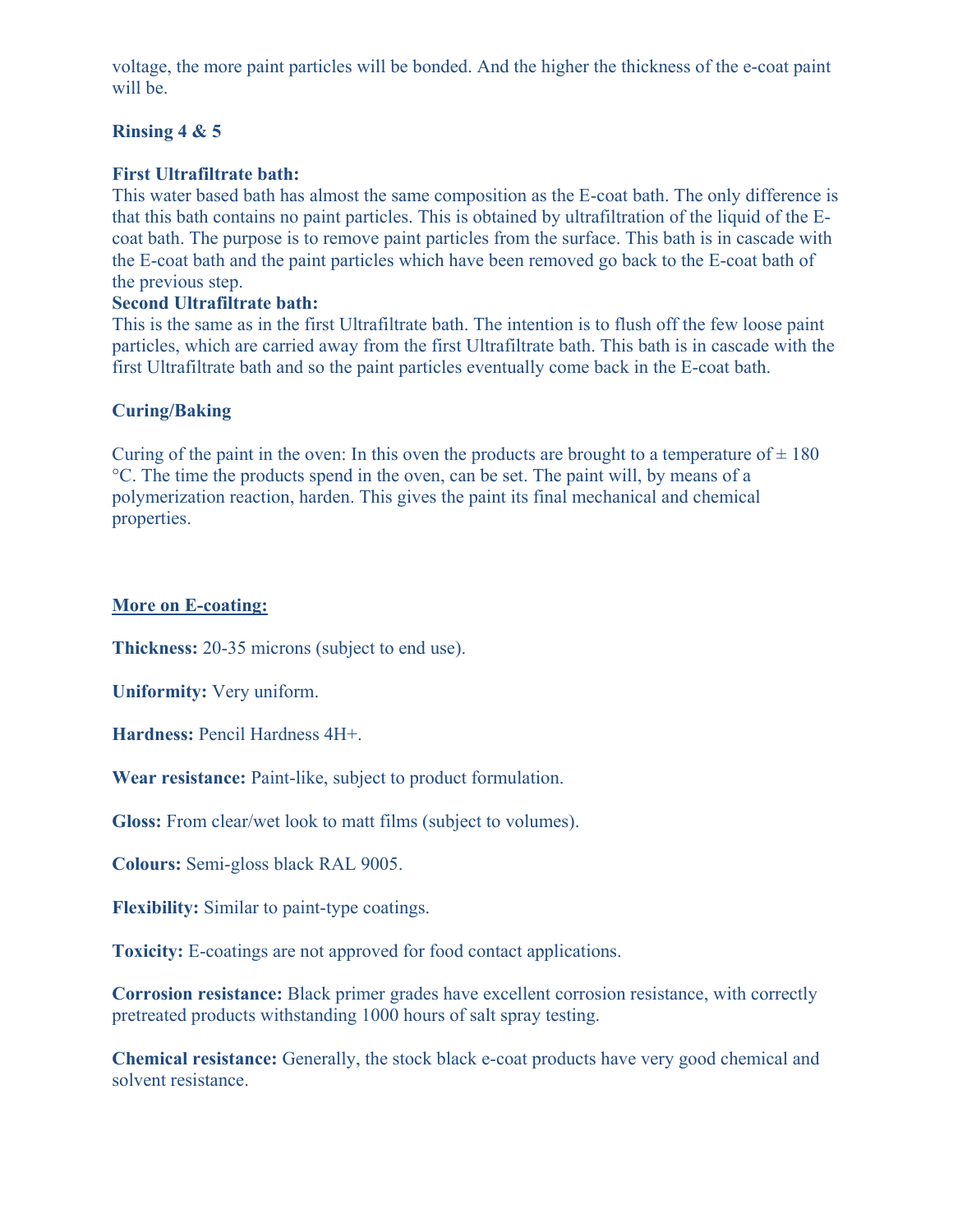